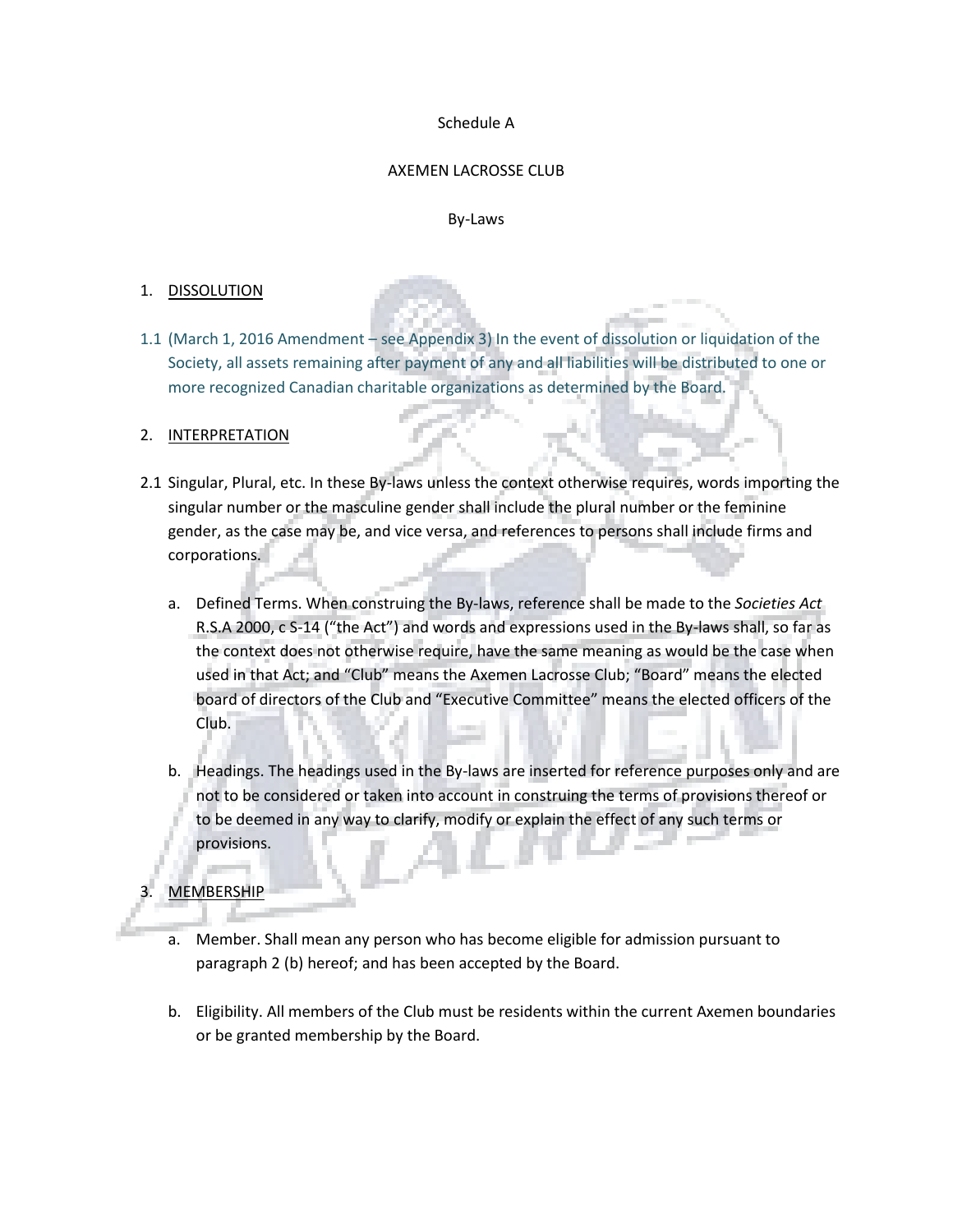- i. Family. A maximum of 2 parents or guardians in a family of 1 or more registered players shall be members. If there is only 1 child/registered player in that family, the parents or guardians shall have only 1 vote between them, and shall elect 1 person to cast the vote.
- ii. Players. Any player who is duly registered shall be a member of the Club.
- iii. Volunteers or Coaches. Any volunteers or coaches who are granted membership by the Board shall become a member of the Club.
- c. Term. Membership in the Club shall be from year to year, or such further period as may be directed by the Board.
- d. Annual Dues and Membership Cards. The Board may set reasonable annual dues to be paid by each member and may provide for membership cards to be issued. The Secretary shall notify the members of the dues at any time payable by them, and if any are not paid within thirty days of the date of such notice thereof, the members in default shall thereupon automatically cease to be members of the Club, but any such members may on payment of all unpaid dues be reinstated by unanimous vote of the Board.
- e. Registration Fees. The Board may set reasonable annual fees to be paid on behalf of each player. The Secretary shall notify the members of the fees at any time payable by them, and if they are not paid within 15 days of the date of such notice thereof, the members in default shall thereupon automatically cease to be members of the Club, but any such members may on payment of all unpaid fees be reinstated by unanimous vote of the Board.
- f. Privileges. Any member as defined in 2a. and in good standing and over the age of 18 years shall be eligible to hold office as a director. Any member in good standing and over the age of 18 years shall be entitled to nominate persons for any elective office and is entitled to one vote at any general meeting of the Club. A member shall be permitted to attend all Board meetings, but shall have no voting privileges thereat.
- g. Discipline, Suspension and Termination of Members
	- i. All matters involving the suspension and termination of members shall be reviewed and determined by the Board of Directors except matters involving the discipline of players.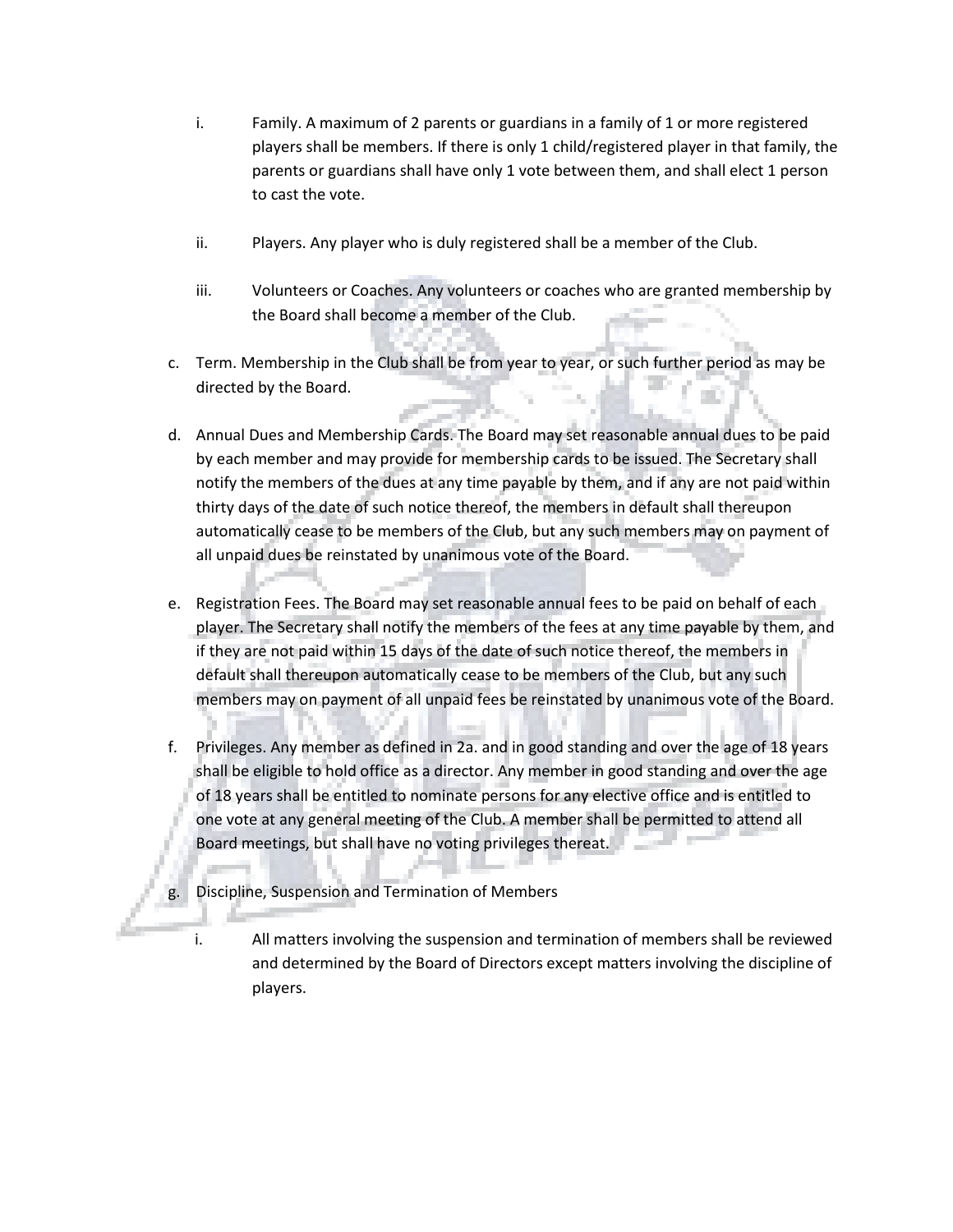- ii. All matters involving the discipline of players shall be initially determined by the applicable player's coach. An appeal of the discipline may be made to the Board of Directors by submitting a written notice to the Secretary of the board within 5 days of the disciplinary proceeding. The player shall be entitled to present all relevant evidence and to hear all evidence presented, to examine or cross-examine all witnesses and to present oral argument and written briefs. The player may be represented by an agent.
- iii. No member other than a player shall be suspended or terminated from the Club by the Board of Directors without being notified of the charge or complaint against him and without having been given an opportunity to be heard by the Board of Directors without being notified of the charge or complaint against him and without having been given an opportunity to be heard by the Board of Director at a meeting called for that purpose. The member other than a player shall be entitled to present all relevant evidence and to hear all evidence presented, to examine or cross-examine all witnesses and to present oral argument and written briefs.
- iv. Following the hearing, if the Board of Directors determines that the member's conduct was improper, unbecoming or damaging to the interest or reputation of the club or a breach of the By-laws, may suspend the member or terminate his membership.
- Any member who is suspended or has his membership terminated shall have the right to appeal the decision of the Board of Directors to a panel of 3 members, other than players, 1 member to be appointed by the suspended member, 1 to be appointed by the Board of Directors and the 3<sup>rd</sup> to be chosen by the first 2. The determination of the panel shall be final and binding on the parties.
	- If the decision of the Board of Directors is upheld by the panel, the member may appeal directly to the membership at the next general meeting following the decision, provided notice of such appeal shall be given in writing to the Secretary at least 1 week prior to such meeting.

h. Resignation. Any member who intends to retire from the Club may do so at any time upon giving the Secretary 10 days' notice in writing of such intention and discharging any lawful liability, standing upon the books of the club against him at the time of such notice, such as but not limited to tournament fees, return of club equipment, fines, dues and fees.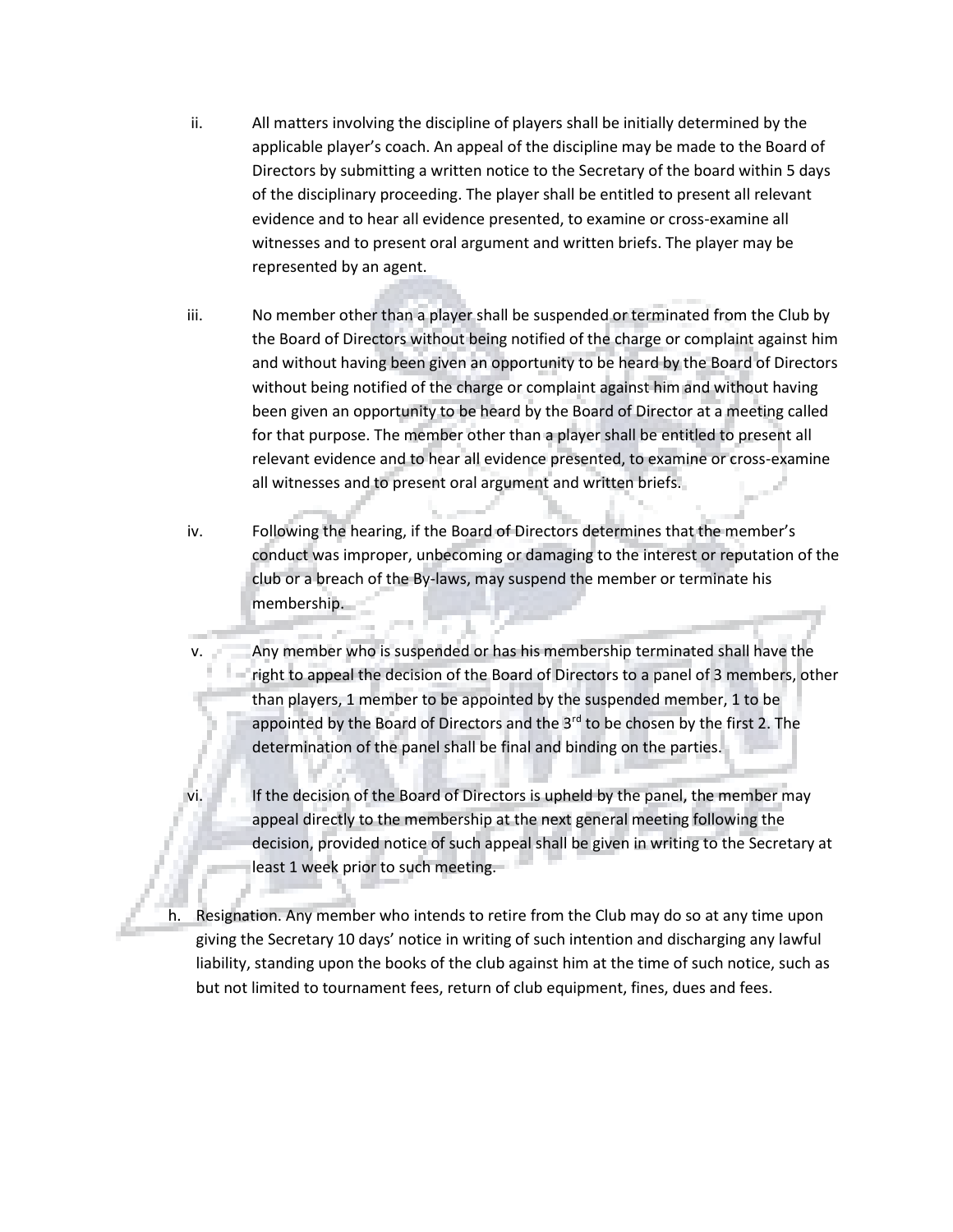### 4. BOARD OF DIRECTORS

a. Powers. The affairs of the Club shall be managed by the Board of Directors. The Board shall manage according to the policies and procedures of the Club. This includes all actions that may be done by the Club which are not expressly required to be done at a meeting of the members or otherwise.

Committees. The board may constitute such standing committees as they deem necessary or desirable and shall appoint the members thereof, including the Chairperson of each such committee. All committees shall be accountable to the Board and any recommendation or decision subject to ratification by the Board.

- b. Qualification. Any member who is over 18 years of age shall be eligible to serve as a Director.
- c. Election. The board of directors of the Club shall be elected at the annual general meeting of the Club for a term expiring at the next annual general meeting. All directors are eligible for re-election. Any vacant position shall be filled by appointment by the current Board of Directors.
- d. Number of Directors (July 7, 2011 Amendment see Appendix 1) The number of directors on the board of directors shall not be less than 11 nor more than 25 and shall be determined within such limits a resolution of the board to be enacted prior to each annual general meeting.
- e. Vacancies. If any member of the board of directors shall resign his office, or without just cause absent himself from two consecutive directors' meetings, or is suspended or expelled from the Club, the director may declare his office vacated and may appoint a successor in his place to hold office until the next annual general meeting.
	- Suspension. Any director of the Board may be suspended by the Board from his office or have his tenure of office terminated if, in the opinion of the Board, he is grossly negligent in the performance of his duties. Any director so suspended or whose tenure of office has been terminated shall be at liberty to appeal the decision of the Board directly to the membership at the next general meeting following such a decision, provided notice of such appeal, shall be given in writing to the Secretary at least one week prior to such meeting.
- g. Meetings of Directors. The Board of Directors shall convene at least once4 per month for a minimum of 9 meetings during the period between the date of the last election of directors and officers and the next proposed annual general meeting of members. A meeting of the directors may be convened by the President, or upon the written request of any 2 directors given to the secretary. Notice of any such meeting shall be communicated to each director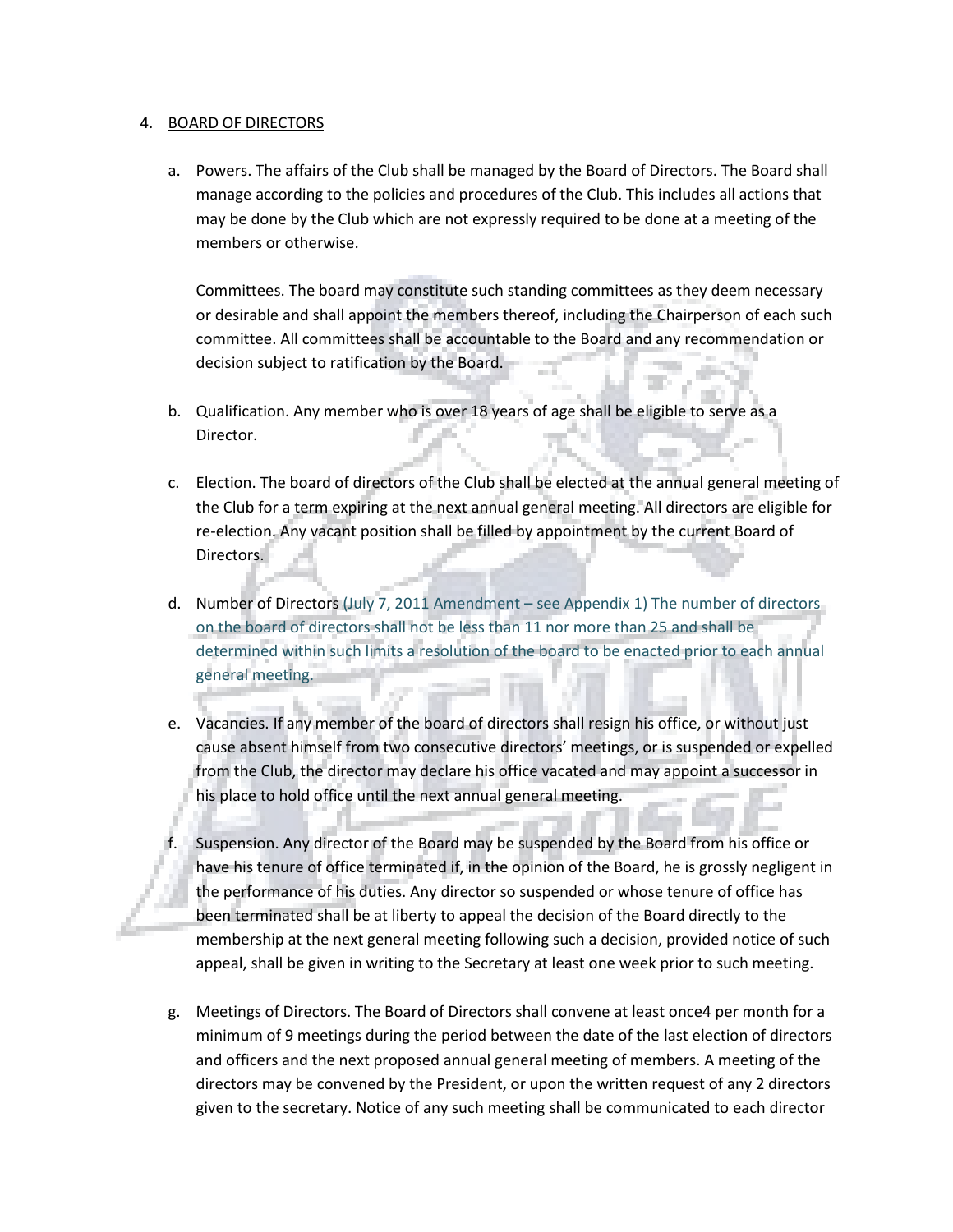not less than 2 days (exclusive of the day on which the notice is communicated but inclusive of the day for which notice if given) before the meeting is to take place; provided that meetings of the directors may be held at any time without formal notice if all the directors are present of those absent have waived notice or have signified their consent in writing to the meeting being held in their absence.

- h. Quorum. Sixty Percentage (60%) of the Directors shall form a quorum for the transaction of business.
- i. Voting. Questions arising at the meeting of directors shall be decided by a majority of votes of those directors present except the President. In case of an equality of votes the President or Chairman shall have the deciding vote. All votes at any such meeting shall be taken by a show of hands unless a ballot is demanded by any director present. A declaration by the President of Chairman that a resolution has been carried and an entry to that effect in the Minutes shall be prima farcie evidence of or against such resolution. In the absence of the President his duties may be performed by a Vice-President or such other director as the Board may from time to time appoint for the purpose.
- j. Resolution in Writing. A resolution in writing signed by all the directors or approved via email by Directors shall be valid and effectual as if it had been passed at a meeting of directors duly called and constituted.
- k. Remuneration. The members of the board of directors shall receive no remuneration for acting as such but shall be entitled to reimbursement for such reasonable out-of-pocket expenses as may be approved by the Board.
- l. Liability of Directors. Every director of the Club shall be deemed to have assumed office on the express understanding and agreement and condition that every director of the Club and his heirs, executors and administrators and estate and effects respectively shall be indemnified and saved harmless out of the funds of the Club from and against all costs, charges and expenses whatsoever which such director sustains or incurs in or about any action, suit or proceedings which is brought, commenced or prosecuted against him for or in respect of any act, deed, matter or thing whatsoever made, done or permitted by him or any other director or directors in or about the execution of the duties of his or their office, and also from and against all other costs, charges and expenses which he sustains or incurs in or about or in relation to the affairs thereof.
- m. Errors in Notice. No error or omission in giving such notice for any meeting of directors shall invalidate such meeting or invalidate or make void any proceedings taken or had at such meeting and any directors may at any time waive notice of any such meeting and may ratify and approve of any or all proceedings taken or had thereat.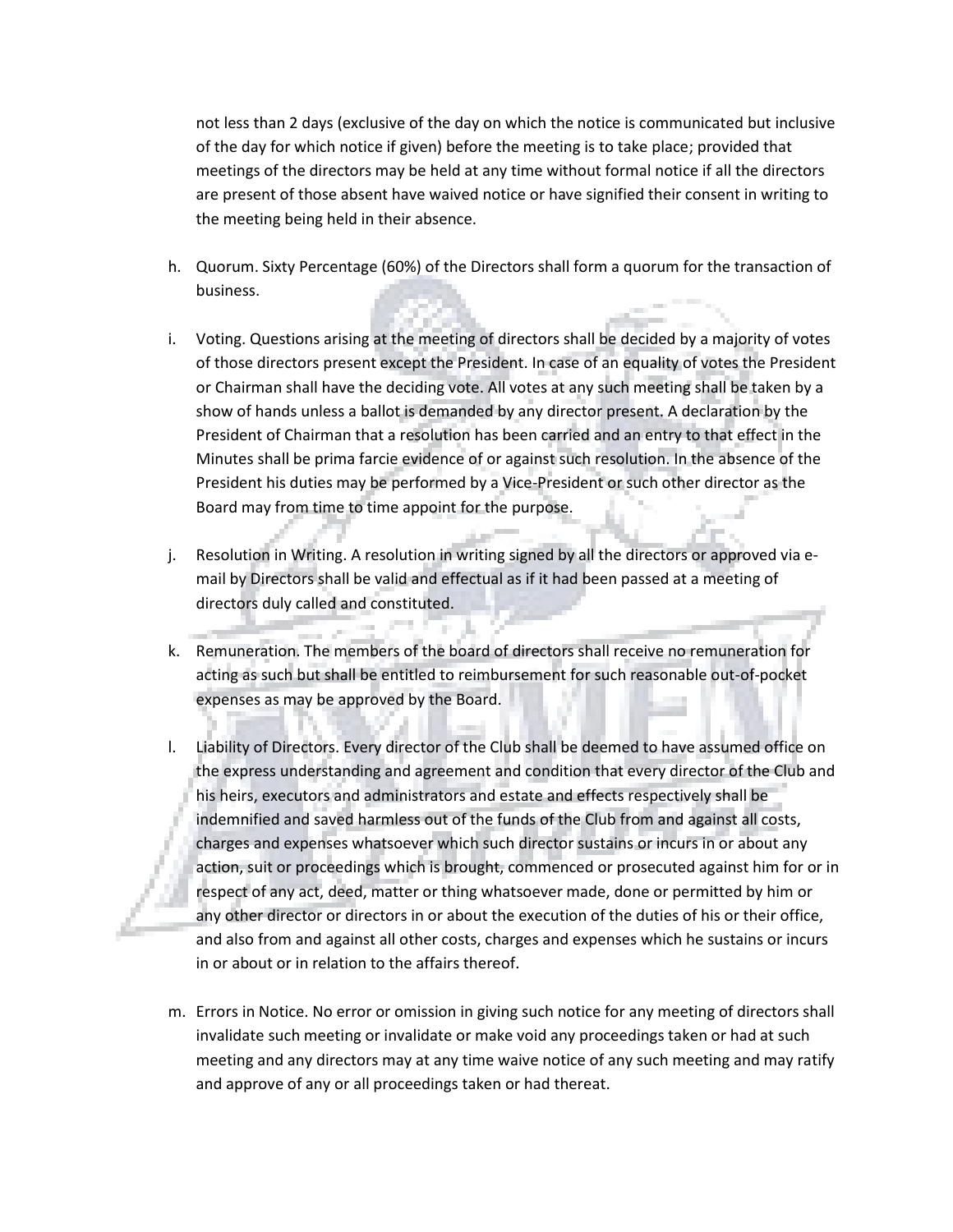## 5. EXECUTIVE COMMITTEE

- a. Election and Appointment. The elected executive committee members of the Club shall consist of 5 officers, elected both as a director and to hold one of the following offices: President, two Vice-Presidents, Secretary and Treasurer. Other officers may be appointed from time to time by the Board as the Board deems advisable.
- b. Terms of Office. (July 21, 2012 Amendment see Appendix 2)The term of office of all elected or appointed executive committee members shall be concurrent with their terms as directors with the President's tenure not to exceed 4 years.
- c. Eligibility. (March 1, 2016 Amendment see Appendix 3) Nominees for the office of both President, Vice President of Programs and Vice President of Operations shall have been a member of the Club for at least two years and, in addition, the nominee for the office of the President shall have been a director of the Club for at least two years prior to nomination.
- d. The President. (July 21, 2012 Amendment see Appendix 2)The President shall be the chief executive officer of the Club for a minimum of 2 years. He shall be responsible for the coordination of the efforts of the Club. He shall preside at all meetings of the board and at all general meetings of the Club, or shall delegate the Chairmanship to one of the Vice Presidents. In their absence any member of the Board who is chosen by the Board for the occasion shall preside. The President shall act as ex officio member of all committees and shall have the right to vote in such committees. The President shall submit a report of the year's activities on behalf of the Board at the annual general meeting.
- e. The Vice-Presidents. The Vice-Presidents shall be responsible for the routine duties which would otherwise be the responsibility of the President. The Vice-Presidents shall in order of precedence of their election, in the absence of the president, assume the President's responsibilities and duties.
	- The Secretary. The Secretary shall enter the minutes of the Board and general meetings in the books kept for that purpose. The Secretary shall retain possession of the books and records of the Club and the said books and records shall be open to inspection by any member in good standing at general meetings and at any reasonable time upon written request by such member. The Secretary shall give all notices required to be given to members and to directors.
- g. The Treasurer. (July 21, 2012 Amendment see Appendix 2)The Treasurer's position is a minimum of 2 years. The Treasurer shall receive all monies of the Club and deposit or cause to be deposited the same in the name of the club in a chartered bank selected by the Board. The Treasurer shall have charge of all funds and keep regular accounts of the revenues and expenditures of the Club. The Treasurer shall render to the Board at regular meetings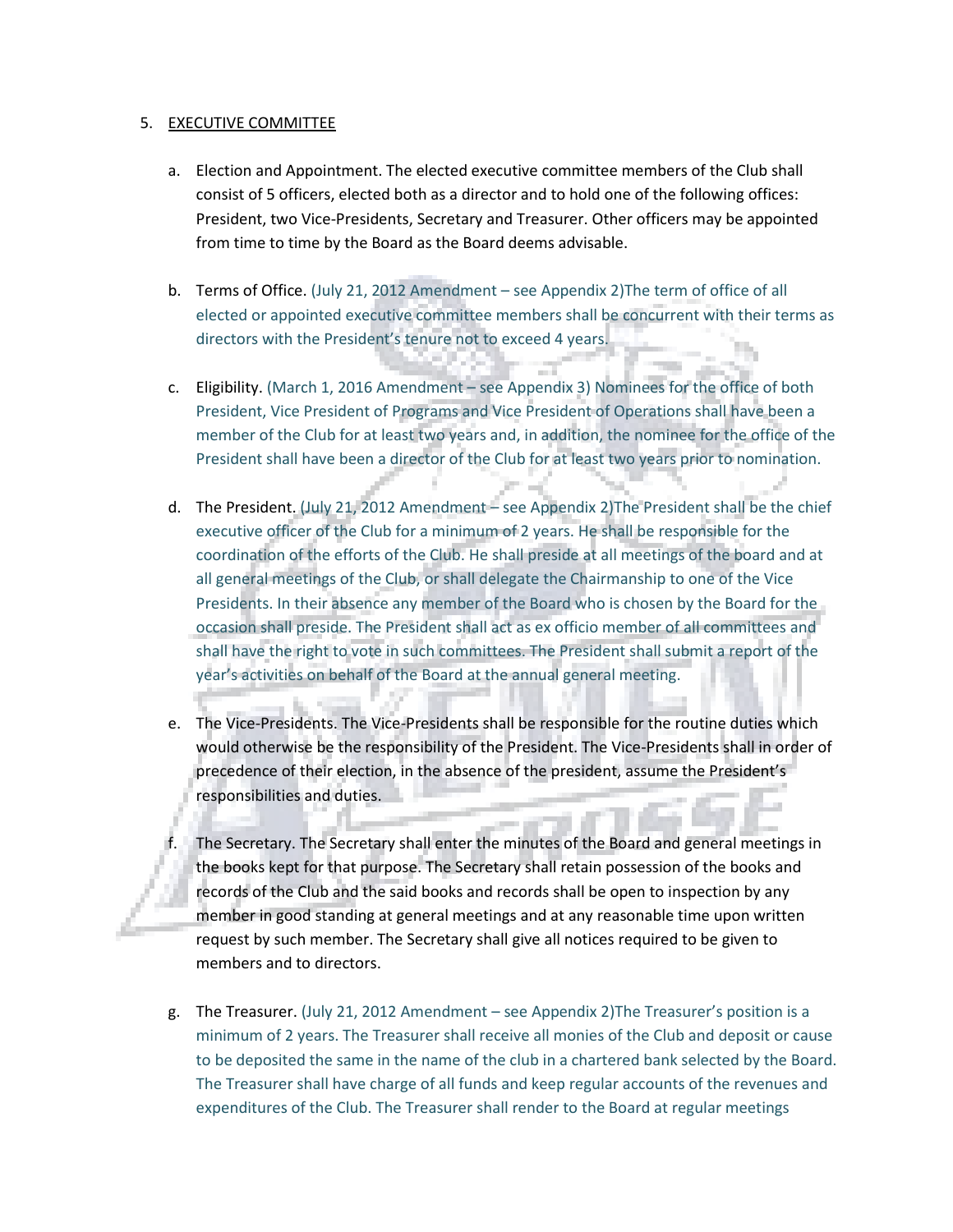thereof or whenever required of him by resolution of the Board, a statement of all his transactions as Treasurer, and of the financial position of the club.

- h. Powers and Responsibility. The Executive Committee shall supervise and control the affairs of the Club between meetings of the Board pursuant to the guidelines established by the Board and shall deal with emergency matters when it is impractical or impossible to call a meeting of the Board for such purposes. The Executive Committee shall prepare the agenda for the Board meetings and have the necessary information presented to the Board on matters brought before it. It may divide the responsibility of the club and its activities and its committees into fairly equal parts, each part becoming the responsibility of one of the directors. The Executive Committee shall be accountable to the Board and their recommendations shall be ratified by the Board prior to being enacted.
- i. Meetings. The Executive Committee shall determine the procedure for calling and holding its meetings. A quorum shall consist of three executive committee members.
- j. Vacancies. If any member of the Executive Committee shall resign his office, or without just cause absent himself from 2 consecutive Executive committee meetings, or is suspended or expelled from the Club, the directors may declare his office vacated and may appoint a successor in his place to hold office until the next annual general meeting.
- k. Suspension. Any member of the Executive Committee may be suspended by the Board from his office or have his tenure of office terminated if, in the opinion of the Board, he is grossly negligent to the performance of his duties. Any member of the Executive Committee so suspended or whose tenure of office has been terminated shall be at liberty to appeal the decision of the Board directly to the membership at the next general meeting following such a decision, provided notice of such appeal, shall be given in writing to the Secretary at least one week prior to such meeting.

## 6. GENERAL MEETINGS OF THE MEMBERS

- a. Frequency. (March 1, 2016 Amendment see Appendix 3)Annual General business meetings shall be held at least once a year at the call of the Secretary as directed by the Board of such Annual General business meeting to occur no later than November 30 of every year. Other general meetings shall be called by the Secretary as directed by the Board or upon written request of at least ten members duly submitted to the Board.
- b. Notice. The date and time of any general meeting shall be provided by telephone, electronic communication, or general mail at least 14 days in advance of the meeting.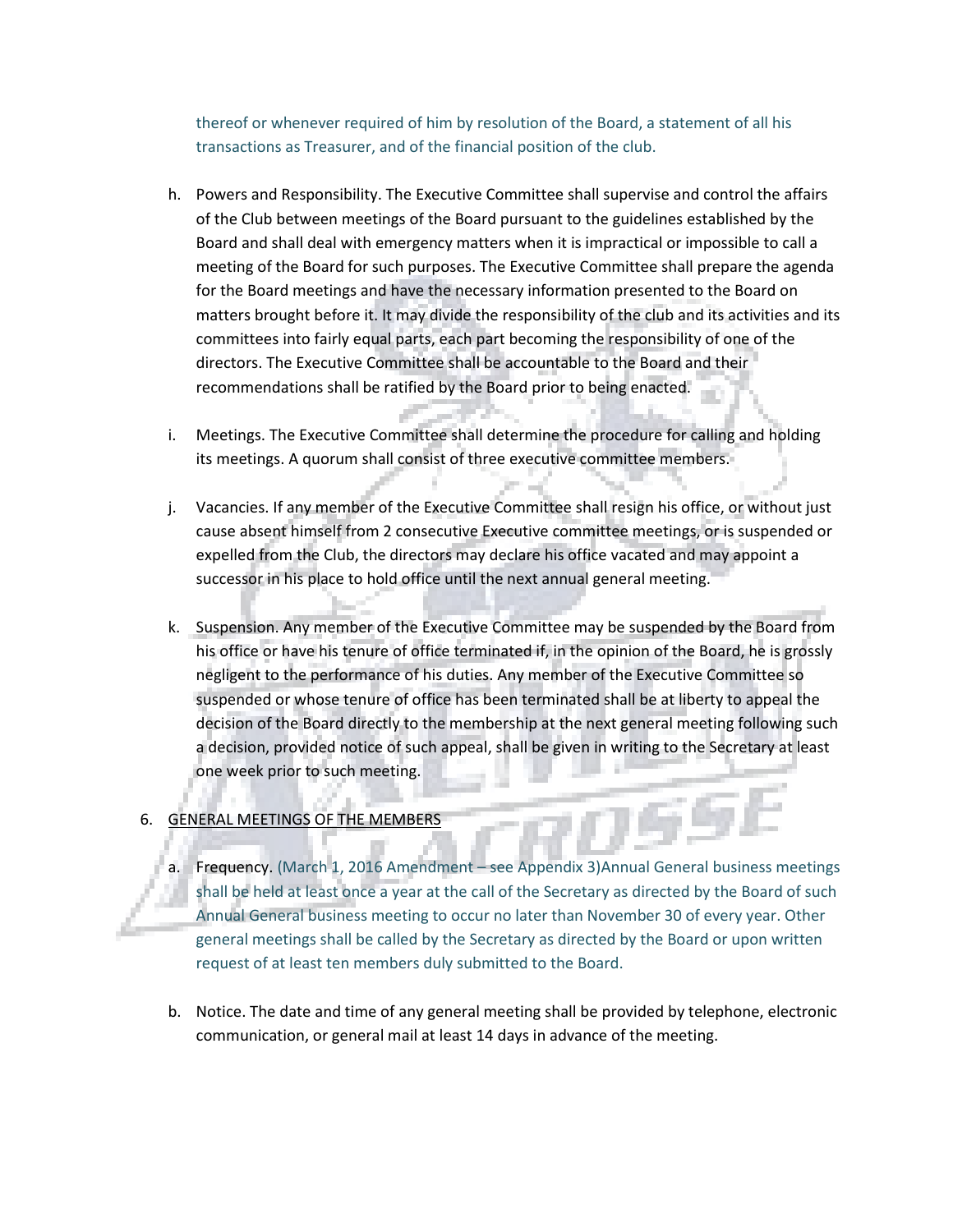- c. The Order of Business. The order of business at any Annual General Meeting shall be as follows:
	- i. Minutes of the last general meeting and business arising therefrom
	- ii. Agenda approval
	- iii. Executive Committee report
	- iv. Financial report
	- v. Board of directors' report (oral and brief)
	- vi. Election of the Board of Directors
	- vii. Appointment of financial auditors
	- viii. New business
	- ix. Adjournment
- d. Quorum. 4% of membership who have a vote shall constitute a quorum at any meeting. (November 7, 2007 Amendment) When a quorum is not available at the Annual General Meeting, quorum is considered to be those present after 15 minutes from the scheduled start time.
- e. Voting. Every voting member as defined in 2a in good standing over the age of 18 years shall be entitled to one vote and a majority of the votes cast shall determine all matters except where a special resolution is required. Every motion shall be decided in the first instance by a show of hands unless a secret ballot is demanded by any member. In the case of an equality of votes the President shall have a second and deciding vote.

# 7. ELECTIONS AT THE ANNUAL GENERAL MEETING

- a. Reading of Election Procedure. The President shall summarize the election procedure to all members present at the Annual General Meeting, or at any subsequent meeting in which the voting for directors takes place.
- b. Nominating Committee. A nominating committee appointed by the Board and consisting of three members, one of which shall be Chairman of the nominating committee, shall nominate a full slate of candidates for the offices of President, two Vice-Presidents, Secretary, Treasurer and 6 – 10 additional directors.
- c. Notice of Annual General Meeting. At least 14 days' notice shall be given to all members of the annual general meeting at which the election is to occur. This notice shall include the full list of nominees who, as present members of the Board, are seeking re-election.
- d. Nominations. Further nominations may be made by any member in writing to the nominating committee following notice of the election and preceding election or at the election meeting.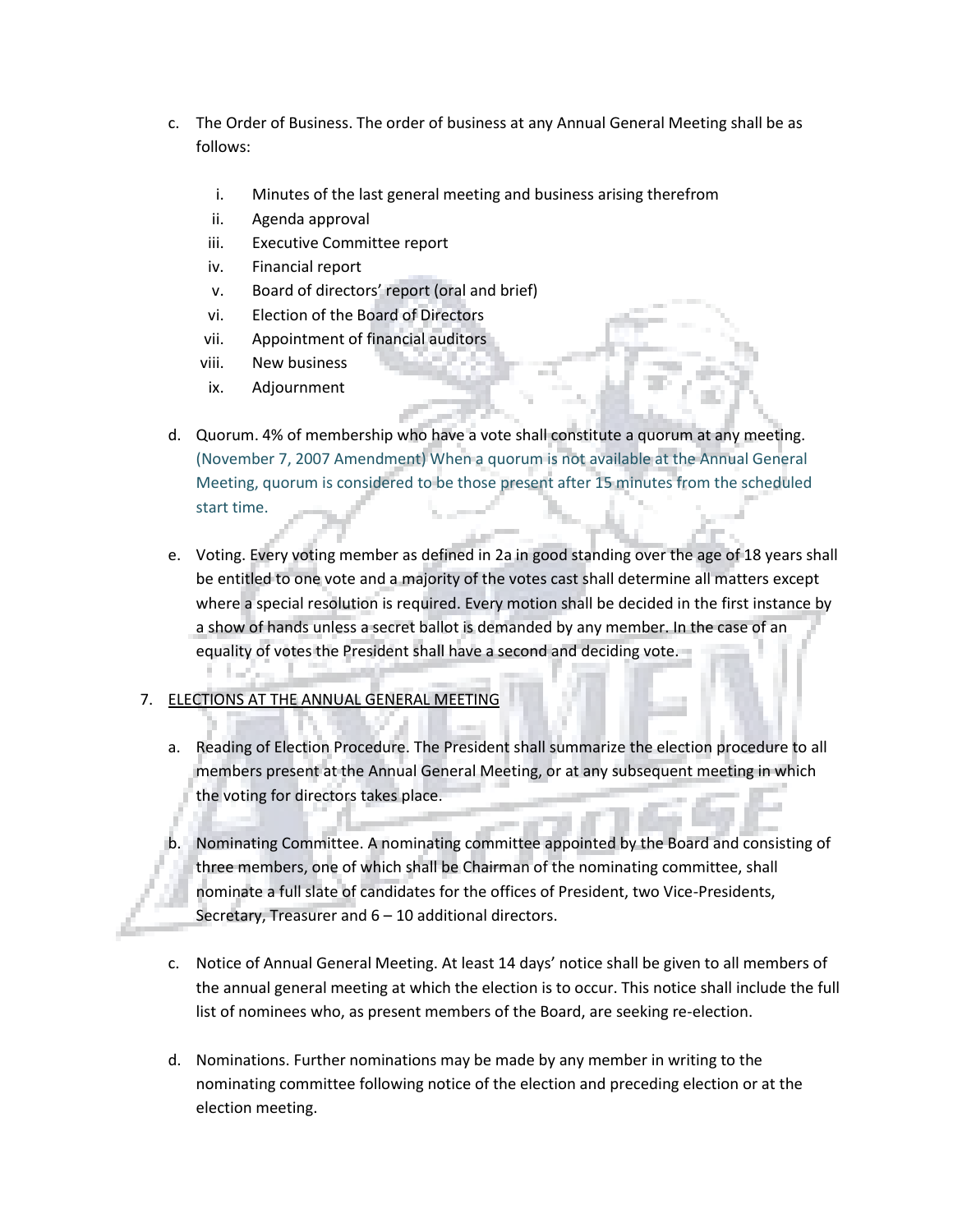- e. Presentations. An opportunity shall be given for each candidate to have his platform presented prior to the election meeting. At the election meeting each candidate shall be introduced by his name only.
- f. Scrutineers. Two scrutineers shall be appointed by the Board. The scrutineers shall arrange to have the names drawn by category for the order of voting on each position. If a secret ballot is demanded, they shall count all ballots and report those elected. They shall not disclose the numerical results of such ballot to anyone except the Chairman of the nominating committee, who in turn shall only produce these numerical results if a motion is requested and passed by the members instructing him to do so.
- g. Time of Elections. The election shall take place at some convenient time at the Annual General Meeting which shall also be known as the election meeting. In the event that the election does not take place, such election shall be held at the next possible general meeting and the officers and directors of the Board shall remain in office until such elections are completed.
- h. Proxy. No proxy votes shall be allowed.
- i. Election. The voting shall be by show of hands unless a secret ballot is demanded by a voting member. In the event that a secret ballot is demanded, each member shall be provided with a separate ballot for the following offices: the president, the two Vice-Presidents, the Secretary, the Treasurer, and six to ten additional directors. In the case of only one candidate for each office on a ballot, the Secretary shall cast a single ballot. All ballots shall be marked with an "X" indicating choices. The election of the President shall take precedence. Should any unsuccessful presidential candidate wish to let his name stand for any other office, he may verbally announce his intentions and cause his name to be added for the next following position. So, in turn, may each other unsuccessful candidate proceed in the subsequent voting.

Order of Voting. The order of voting shall be: firstly, the President; secondly, one of the Vice-Presidents; thirdly, the second of the Vice-Presidents; fourthly, the Secretary; fifthly, the Treasurer; finally, the six to ten additional directors. The candidate or candidates receiving the most votes shall be declared elected. In the case of a tie for first place, the candidate with the lowest number of votes shall be eliminated and the balloting continued until a decision is reached. In the case of a tie between only two candidates, or in the case of a tie for the last vacancy on the ballot, a separate vote shall be conducted on such offices that are so tied. If the tie persists after this second balloting, the Chairman of the nomination committee shall cast the deciding vote.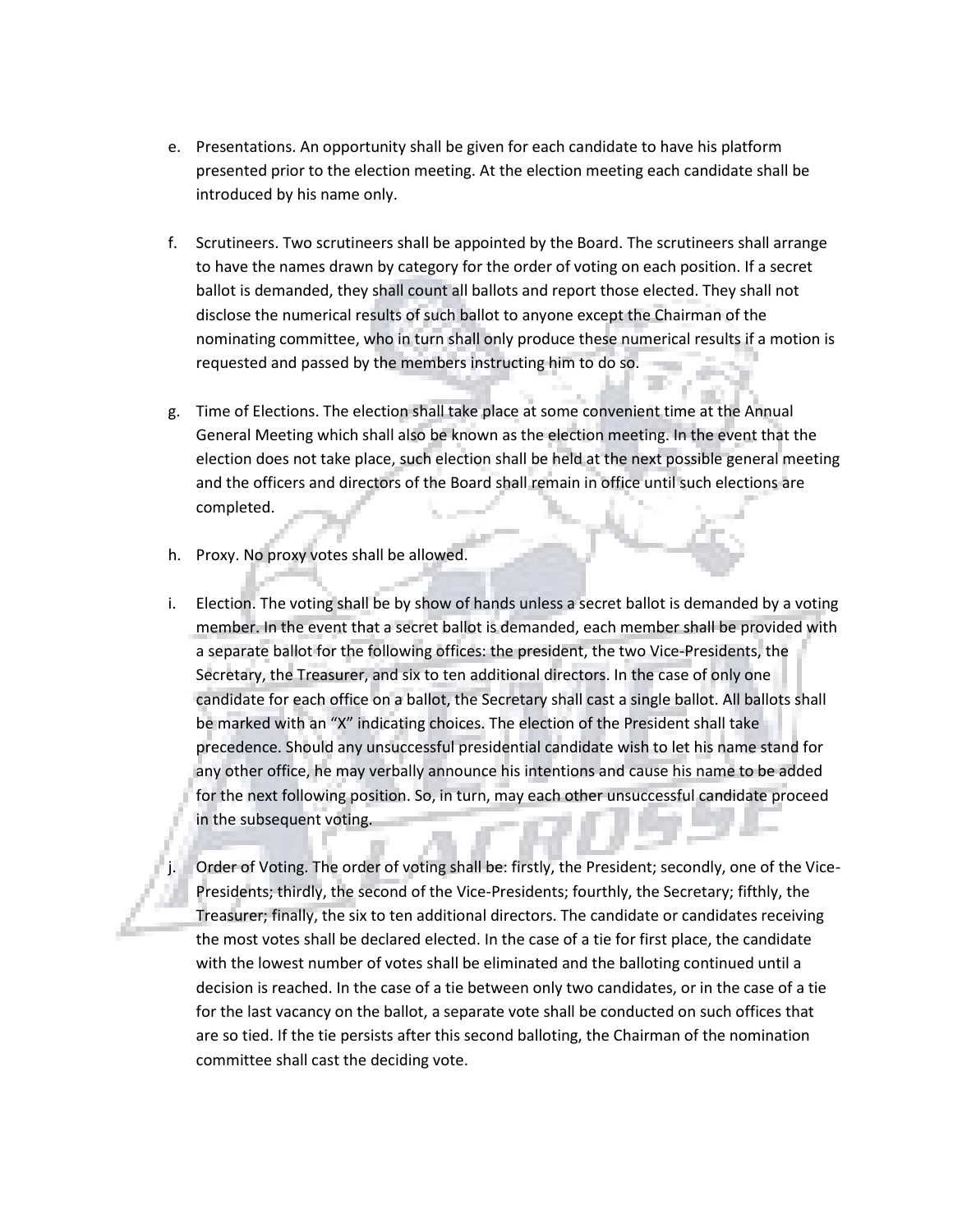- k. Adjournment. Any meetings of the Club or of the Board may be adjourned to any time when such business may be transacted. No notice shall be required of any such adjournment. Such adjournment may be made notwithstanding that no quorum is present.
- l. Ballots. All ballots used in any election shall be destroyed 30 days after the final tabulation of the results.

## 8. AUDITORS

- a. Appointment. The books, accounts and records of the Secretary and Treasurer shall be audited at least once each year by a duly qualified accountant or by two members of the society elected for that purpose at the Annual General Meeting. A completed and proper statement of the standing of the books for the previous year shall be submitted by such auditor at the Annual General Meeting. If an appointment of auditors is not made at an Annual General Meeting, or the Annual General Meeting is not held, the directors may appoint an auditor of the Club for the current fiscal year, and fix the remuneration to be paid to him by the Club for rendered services.
- b. Annual Financial Statements. The annual financial statements of the Association shall be reported on by the auditors and presented at the Annual General Meeting of the Club.

## 9. SPECIAL MEETINGS

a. When a special meeting is required, 1 week notice shall be given to members. Notice shall be served either through a notice given to each member by electronic communication, general mail out, or telephone. It should be used in crisis situations which may arise such as serious discipline cases or financial problems which should be dealt with by special resolution.

## 10. BORROWING

- General. Subject to Section 9(b) below, the Board may from time to time borrow money and charge, mortgage or pledge, any or all of the real or personal property of the Club to secure any liability of the Club. From time to time the Board may by resolution authorize any two directors for two officers for the Club to make arrangements with reference to monies borrowed, or to be borrowed, and as to the terms and conditions of the loan thereof, and as to the security to be given therefore, and generally to manage, transact and settle the borrowing of money by the Club.
- b. Debentures. The Club shall not issue debentures without the sanction of a special resolution.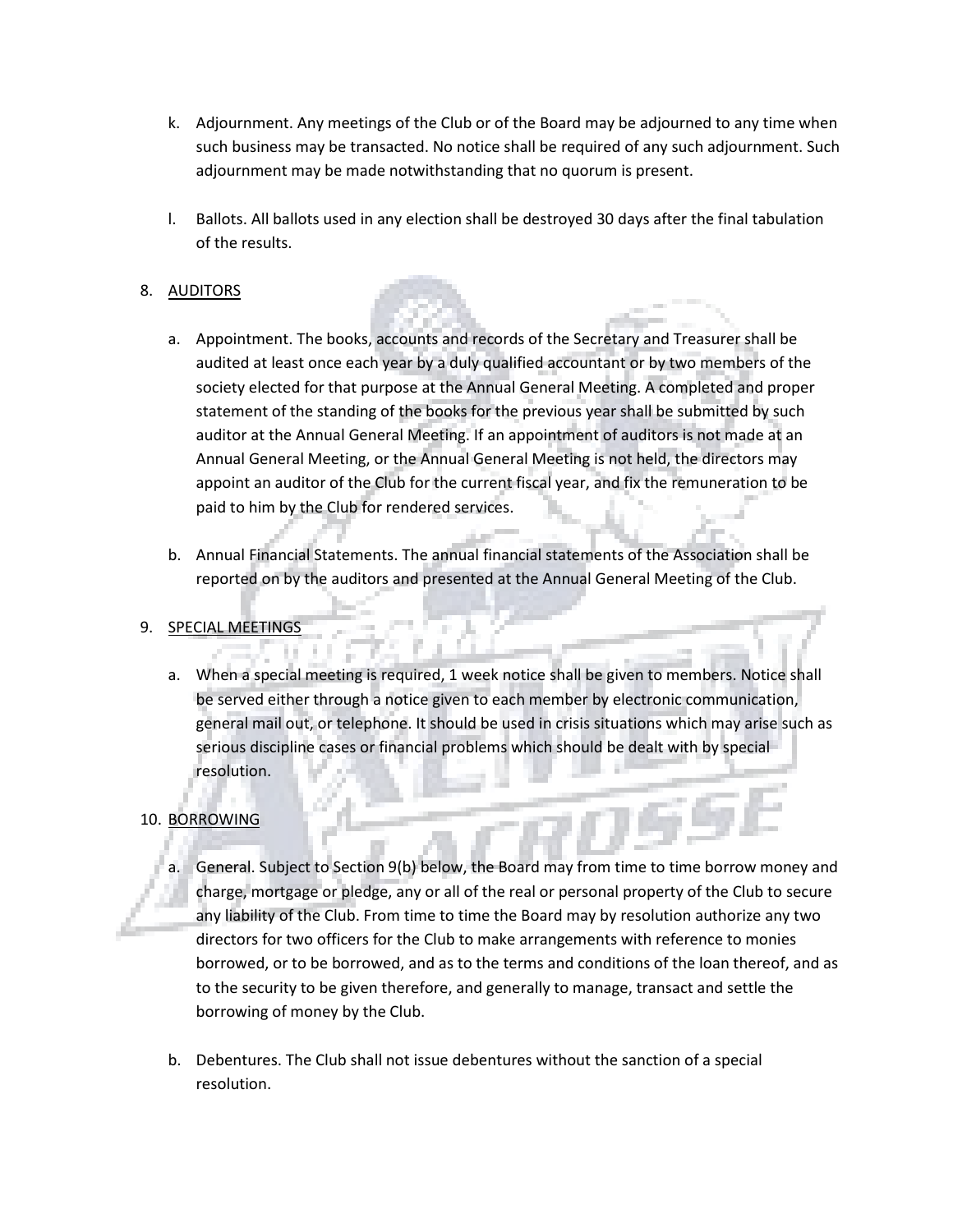## 11. SIGNING AUTHORITY AND SEAL

- a. Signing. All deeds, documents, signing authority on all bank accounts and contract required to be signed by the Club shall be signed by the President and either the Secretary or Treasurer or in the President's absence, one of the Vice-Presidents and either the Secretary or Treasurer. Notwithstanding any provision to the contrary contained herein, the Board may at any time by resolution direct the manner in which, and the person or persons by whom any particular instrument, contract or application of the Club may or shall be executed.
- b. Seal. The seal of the Club shall be under the care and custody of the Secretary and may be affixed to all documents requiring same by the Secretary or as may be directed by the Board.

## 12. AMENDMENT OF BY-LAWS

- a. Restriction. The By-laws of the Club shall not be amended, altered, rescinded or added to except by a special resolution of the members.
- b. Special Resolution. (July 21, 2012 Amendment see Appendix 2) Special Resolution is defined in section 1(d) of the *Societies Act*, R.S.A. 2000, c. S-14, as amended, to mean a resolution passed by the vote of not less than 75% of those members entitled to vote as are present in person, of which not less than 21 days' notice specifying the intention to propose the resolution as a special resolution has been duly given.

# 13. GENERAL PROVISIONS

- a. Notice. Whenever under the provision of these bylaws of the Club, notices are required to be given, such notice may be given either personally, by mail or electronic communication, addressed to the director, officer, or member at their address as it appears on the books of the Club. For the purpose of sending any notice to the address of any member, director or officer, the address shall be the last address recorded on the books of the club.
- b. Error or Omission in Notice. No error or omission in giving notice of any annual general meeting, general meeting, or special meeting or any such adjourned meeting shall invalidate such meeting or make void any proceeding taken thereat and any member may at any time waive notice on any such meeting and may ratify, approve and confirm any or all proceedings taken or had thereat.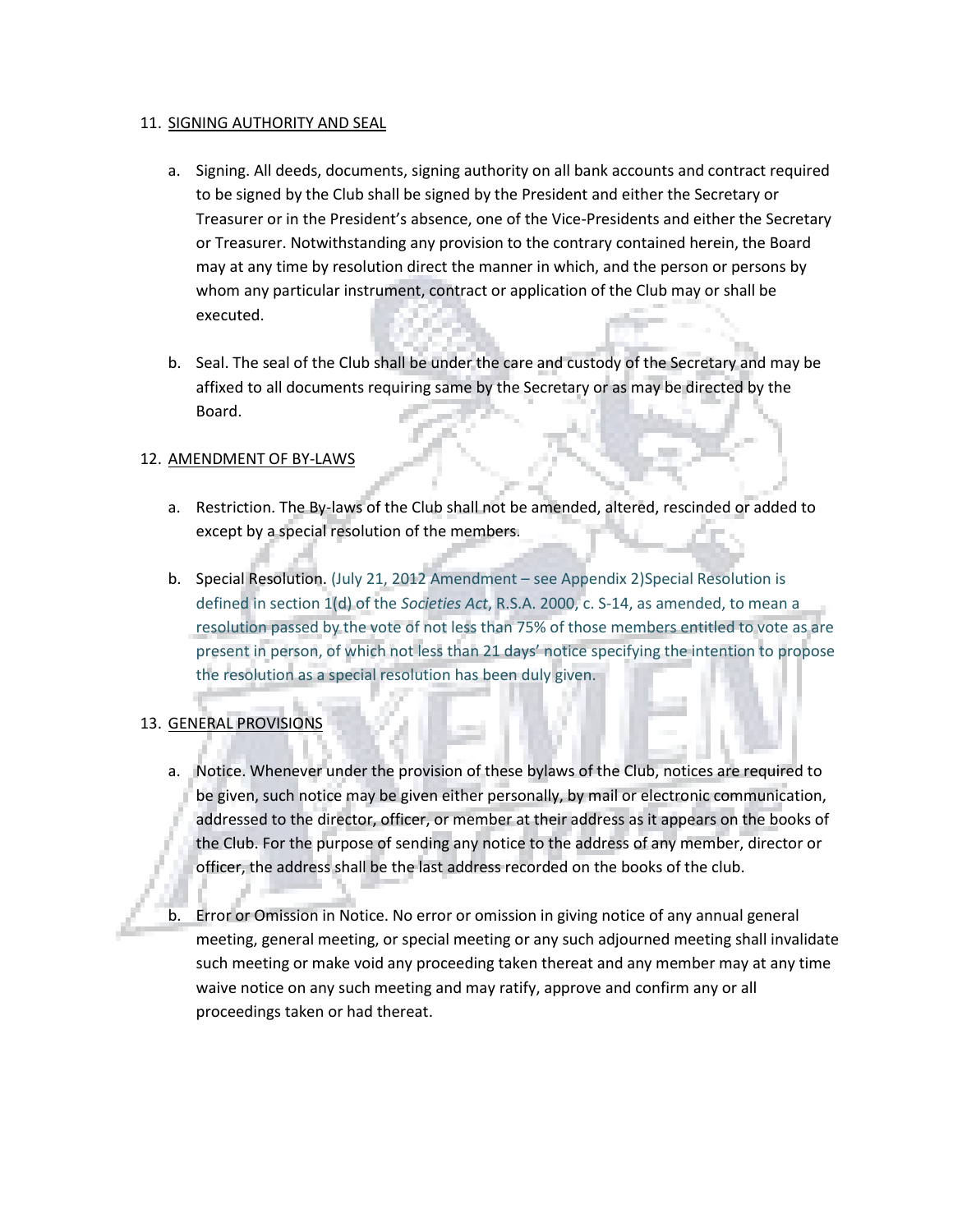c. These by-laws and any policies and procedures adopted by the Club from time to time shall be made available to members upon written request.

ENACTED by special resolution of the members on October 19, 2004.

We, the undersigned, hereby declare that we desire to form a society under the *Societies Act*, R.S.A. 2000, c. S-14, as amended.

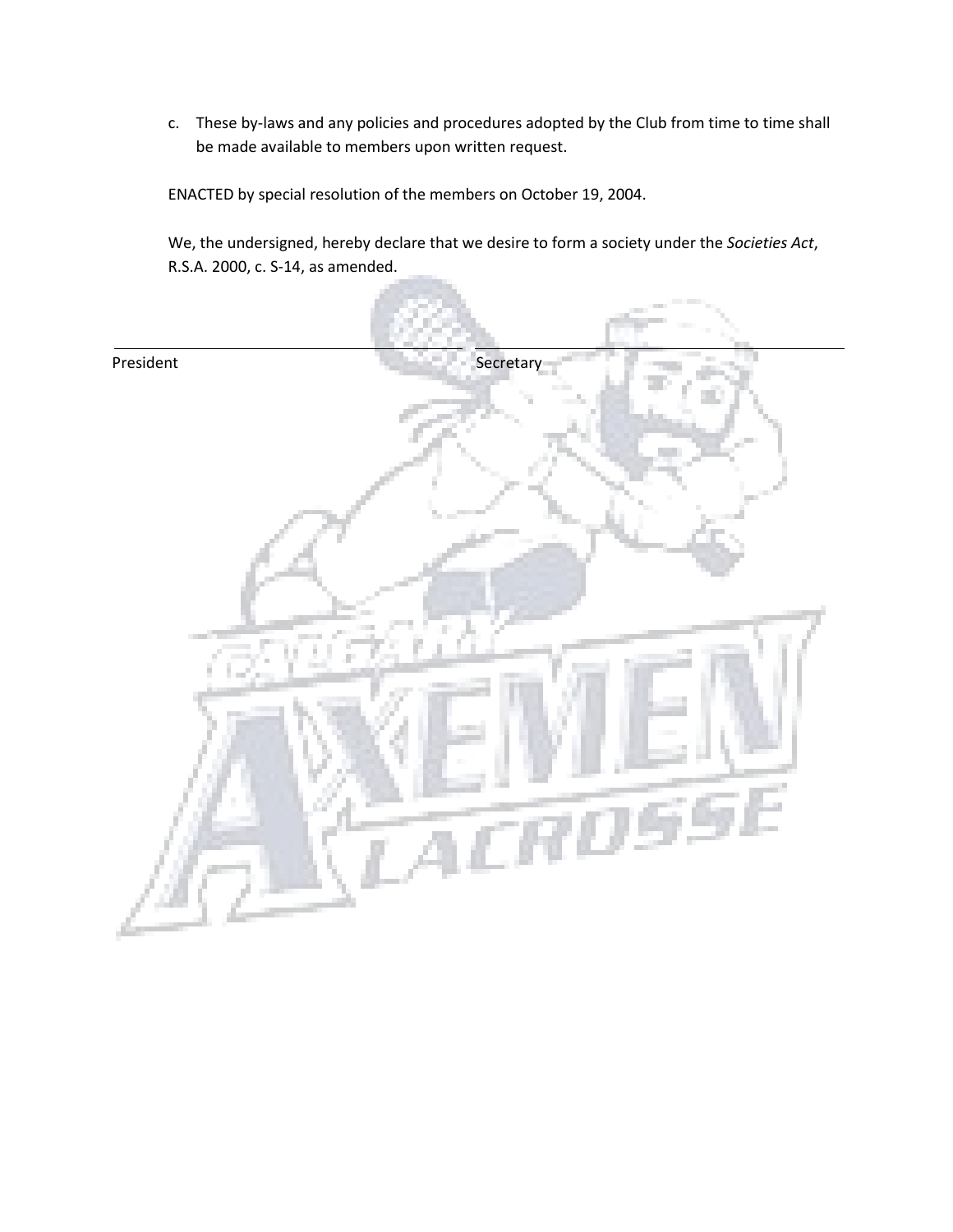#### **APPENDIX ONE (1)**

 $\mathfrak{l}^{\text{max}}$ ya mana ma  $J_{\rm d}^{\rm H}$ es estas estas estas en la ci



I hereby certify that the following special resolution was passed at a meeting of the members of THE AXEMEN LACROSSE CLUB on Wednesday November 3rd 2010.

#### The bylaws were as follows:

3.(d) Number of Directors. The number of directors on the board of directors shall not be less than 11 nor more than 15 and shall be determined within such limits a resolution of the board to be enacted prior to each annual general meeting.

#### The bylaw will change to read:

3.(d) Number of Directors. The number of directors on the board of directors shall not be less than 11 nor more than 25 and shall be determined within such limits a resolution of the board to be enacted prior to each annual general meeting.

Date: July 7, 0011<br>Signature: *MABull* 

Printed Name: Heather Bullen

Title: Secretary of Axemen Lacrosse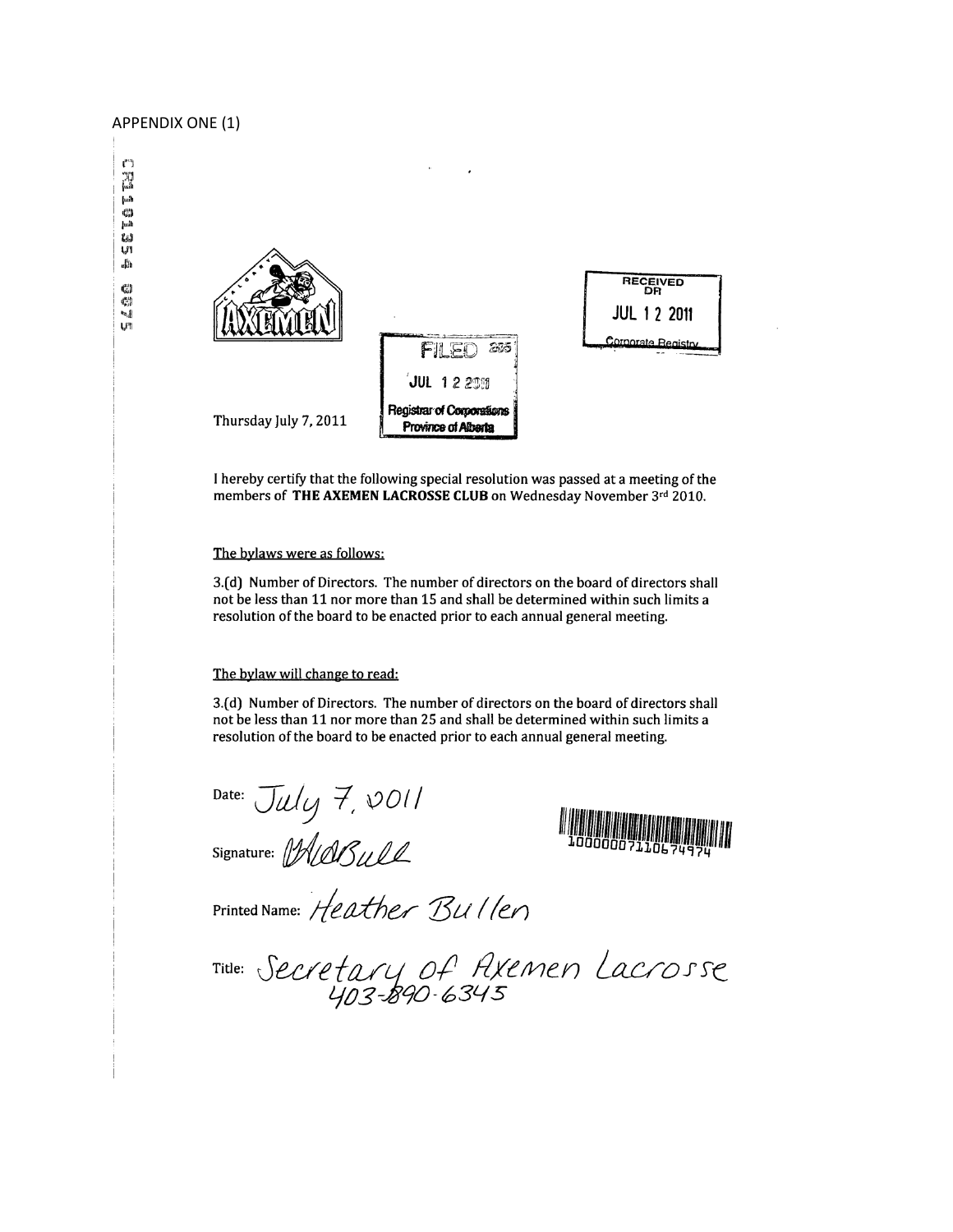#### **APPENDIX TWO (2)**

Calgary Axemen Lacrosse Club Box 607, 440 - 10816 Macleod Trail SE Calgary, AB T2J 5N8

RECEIVED OCT 0 2 2012

Corporate Access#504893967

July 21, 2012

I hereby certify that the following bylaw changes were approved at the annual general meeting of the Axemen Lacrosse Club on October 26, 2011.

The bylaws will change to read:

4. (b) Terms of Office. The term of office of all elected or appointed executive committee members shall be concurrent with their terms as directors with the President's tenure not to exceed 4 years.

4. (d) The President. The President shall be the chief executive officer of the Club for a minimum of 2 years. He shall be responsible for the coordination of the efforts of the Club. He shall preside at all meetings of the board and at all general meetings of the Club, or shall delegate the Chairmanship to one of the Vice Presidents. In their absence any member of the Board who is chosen by the Board for the occasion shall preside. The President shall act as ex officio member of all committees and shall have the right to vote in such committees. The President shall submit a report of the year's activities on behalf of the Board at the annual general meeting.

4. (g) The Treasurer. The Treasurers position is a minimum of 2 years. The Treasurer shall receive all monies of the Club and deposit or cause to be deposited the same in the name of the club in a chartered bank selected by the Board. The Treasurer shall have charge of all funds and keep regular accounts of the revenues and expenditures of the Club. The Treasurer shall render to the Board at regular meetings thereof or whenever required of him by resolution of the Board, a statement of all his transactions as Treasurer, and of the financial position of the Club.

11 (b) Special Resolution. Special Resolution is defined in section 1(d) of the Societies Act, R.S.A. 2000, c. S-14, as amended, to mean a resolution passed by the vote of not less than 75% of those members entitled to vote as are present in person, of which not less than 21 days' notice specifying the intention to propose the resolution as a special resolution has been duly given.

Date: July 21, 2011

Dale Bartolome Secretary of the Axemen Lacrosse Club dale@hometoday.ca 403 681 1183

Signature:

**FILED 211**  $OCT - 22012$ ar of Corporations Province of Alberta